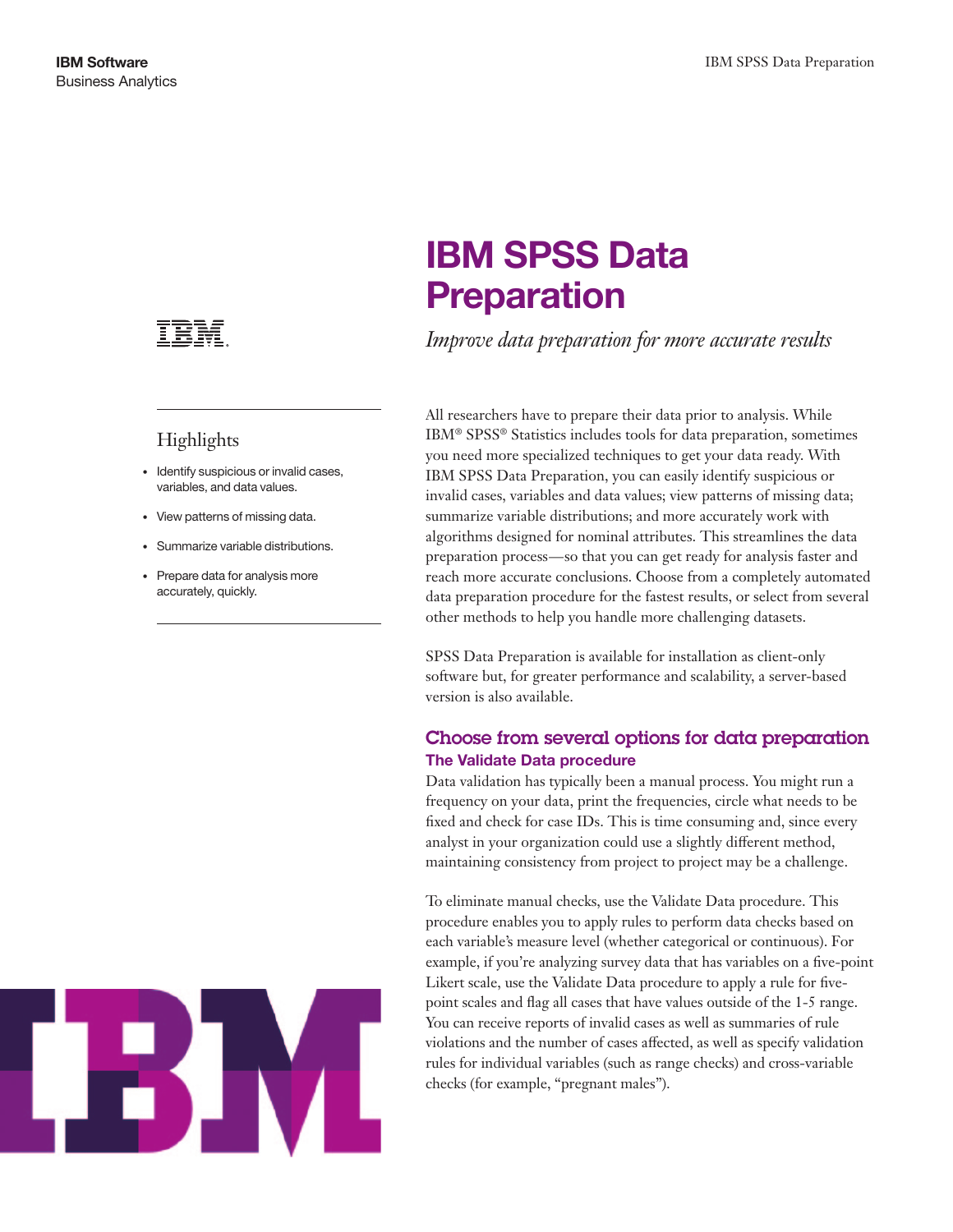This knowledge can help you determine data validity and remove or correct suspicious cases at your discretion prior to analysis.

#### **Prepare data in a single step, automatically**

Manual data preparation is a complex process that can account for as much as 40 to 90 percent of an analyst's time on a given project. When you need results quickly, the Automated Data Preparation (ADP) procedure helps you detect and correct quality errors and impute missing values in one efficient step. The ADP feature provides an easy-to-understand report with complete recommendations and visualizations to help you determine which data to use in your analysis.



*Figure 1*: The Automated Data Preparation feature delivers recommendations and allows users to drill in and examine the recommendations.

#### **The Anomaly Detection procedure**

Prevent outliers from skewing analyses by using the Anomaly Detection procedure, which searches for unusual cases based upon deviations from similar cases and gives reasons for such deviations. You can flag outliers by creating a new variable. And, once you have identified unusual cases, you can further examine them and determine if they should be included in your analyses.

#### **Optimal Binning**

In order to use algorithms that are designed for nominal attributes (such as Naïve Bayes and logit models), you must bin your scale variables before model building. If scale variables aren't binned, algorithms such as multinominal logistic regression will take an extremely long time to process, or they might not converge, especially if you have a large dataset. In addition, the results you receive may be difficult to read or interpret.

Optimal Binning, however, enables you to determine cutpoints to help you reach the best possible outcome for algorithms designed for nominal attributes.

With this procedure, you can select from three types of binning for preprocessing data prior to model building:

- Unsupervised Create bins with equal counts
- Supervised Take the target variable into account to determine cutpoints. This method is more accurate than unsupervised; however, it is also more computationally intensive.
- • Hybridapproach Combines the unsupervised and supervised approaches. This method is particularly useful if you have a large amount of distinct values.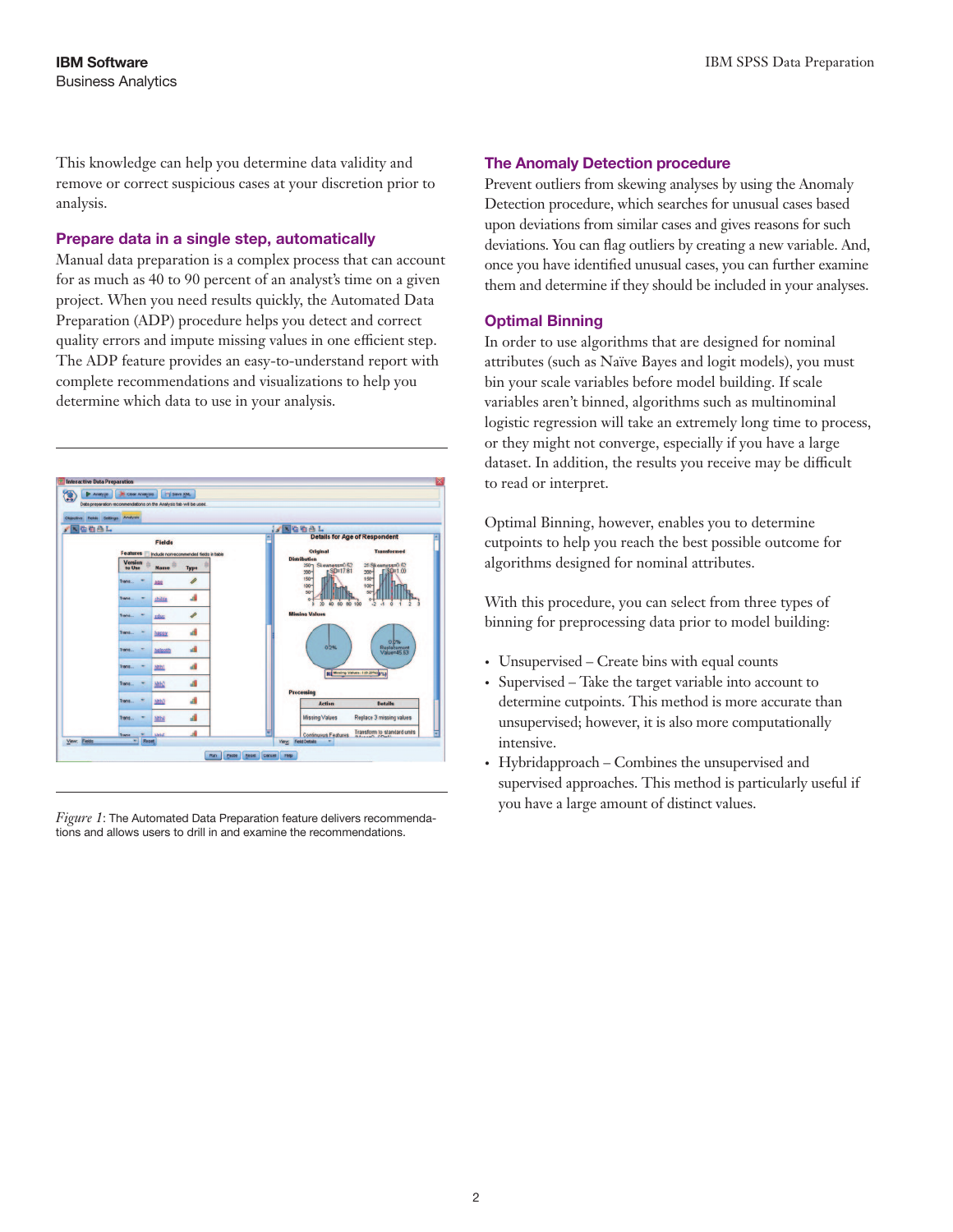To share and re-use assets efficiently, protect them in ways that meet internal and external compliance requirements, and publish results so that a greater number of business users can view and interact with them, consider augmenting your SPSS Statistics software with IBM SPSS Collaboration and Deployment Services. More information about its valuable capabilities can be found at ibm.com[/spss/cds](http://www.ibm.com/software/analytics/spss/products/deployment/cds/).

Our suite of statistical software is now available in three editions: IBM SPSS Statistics Standard, IBM SPSS Statistics Professional and IBM SPSS Statistics Premium. By grouping essential capabilities, these editions provide an efficient way to ensure that your entire team or department has the features and functionality they need to perform the analyses that contribute to your organization's success.

## Features

#### **Automated Data Preparation**

Recommend steps to speed up model building and improve predictive power:

- Determine Objective: Balance speed and accuracy, Optimize for speed, Optimize for accuracy, or Customize analysis
- Prepare dates and times for modeling:
	- Compute elapsed time until a reference date
	- Compute elapsed time until a reference time
	- Extract cyclical time elements
- Exclude low-quality input fields:
	- Exclude fields with too many missing values
	- Exclude nominal fields with too many unique categories
	- Exclude categorical fields with too many values in a single category
- Adjust measurement levels:
	- Adjust measurement levels of numeric fields
- Prepare fields to improve data quality:
	- Outlier handling
	- Replace missing values
	- Reorder nominal fields
- Rescale Fields:
- Analysis weight
- • Continuous input fields
- • Continuous target fields
- Transform Fields:
	- Using both categorical and/or continuous input fields
- • Perform feature selection and construction
- Name fields:
	- Transformed and constructed fields
	- Computed durations
	- Extracted cyclical time elements
- • Apply transformations to data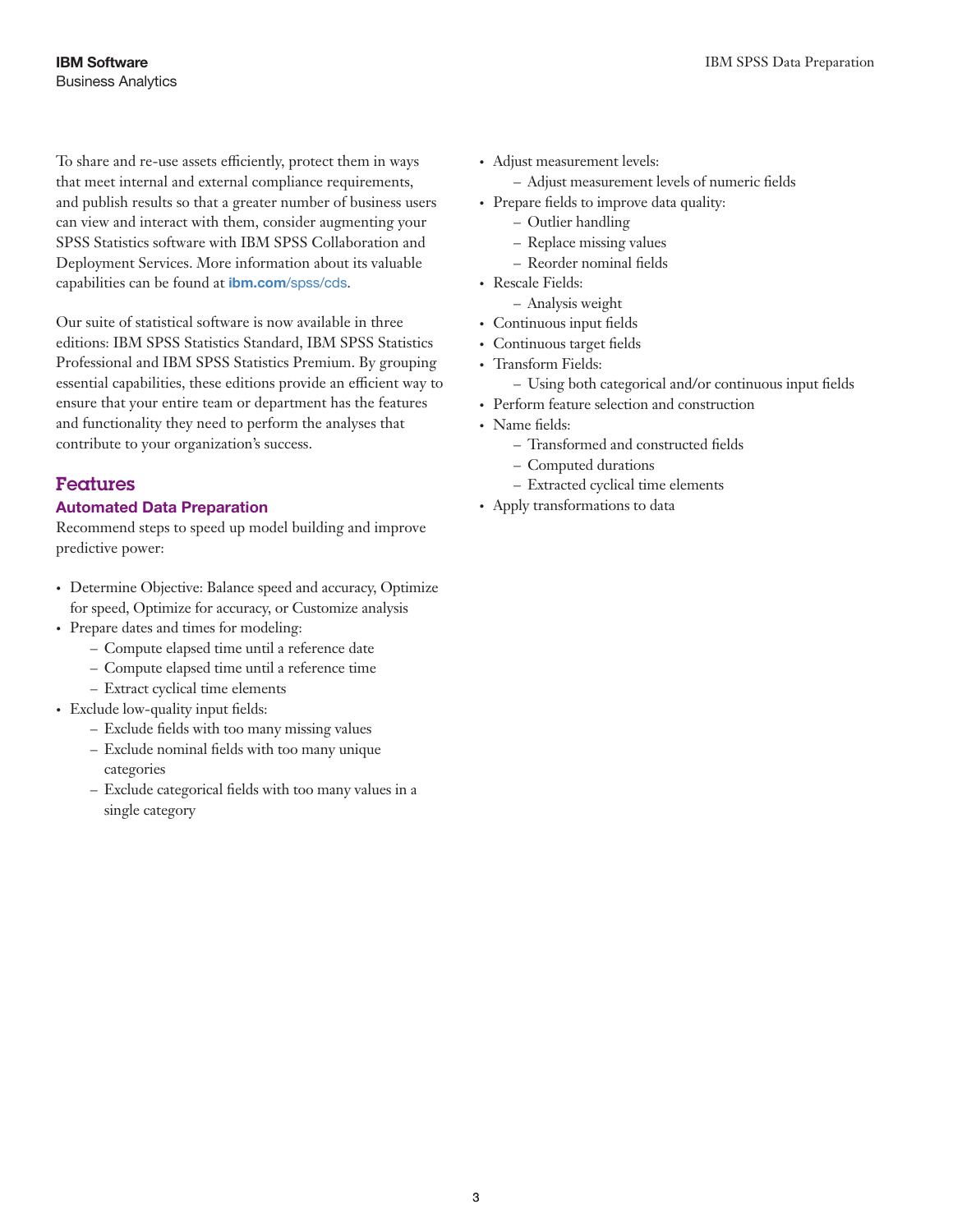#### **Validate data**

Use the Validate Data procedure to validate data in the working data file: Basic checks: Specify basic checks to apply to variables and cases in your file.

- • For example, obtain reports that identify variables with a high percentage of missing values or empty cases:
	- Maximum percentage of missing values
	- Maximum percentage of cases in a single category
	- Maximum percentage of cases with a count of 1
	- Minimum coefficient of variation
	- Minimum standard deviation
	- Flag incomplete IDs
	- Flag duplicate IDs
	- Flag empty cases
- • Standard rules: Describe the data, view single variable rules and apply them to analysis variables:
	- Description of data:
		- *˚* Distribution: Shows a thumbnail-size bar chart for categorical variables or histogram for scale variables
		- *˚* Minimum and maximum data values are shown
	- Single-variable rules:
		- *˚* Apply rules to individual variables to identify missing or invalid values, such as values outside a valid range
		- *˚* User-defined single-variable rules are also possible
- • Custom rules: Define cross-variable rule expressions in which respondents' answers violate logic ("pregnant males,"for example)
- • Output: Reports describing invalid data:
	- Casewise report, which lists the validation rule violations by case:
		- *˚* Specify the minimum number of violations needed for a case to be included in the report
		- *˚* Specify the maximum number of cases in the report
	- Standard validation rules reports:
		- *˚* Summarize violations by analysis variable
		- *˚* Summarize violations by rule
		- *˚* Display descriptive statistics
- • Save: Enables you to save variables that record rule violations and use them to help clean data and filter out bad cases:
	- Summary variables:
		- *˚* Empty case indicator
		- *˚* Duplicate ID indicator
		- *˚* Incomplete ID indicator
		- *˚* Validation rule violation (total count)
	- Indicator variables that record all validation rule violations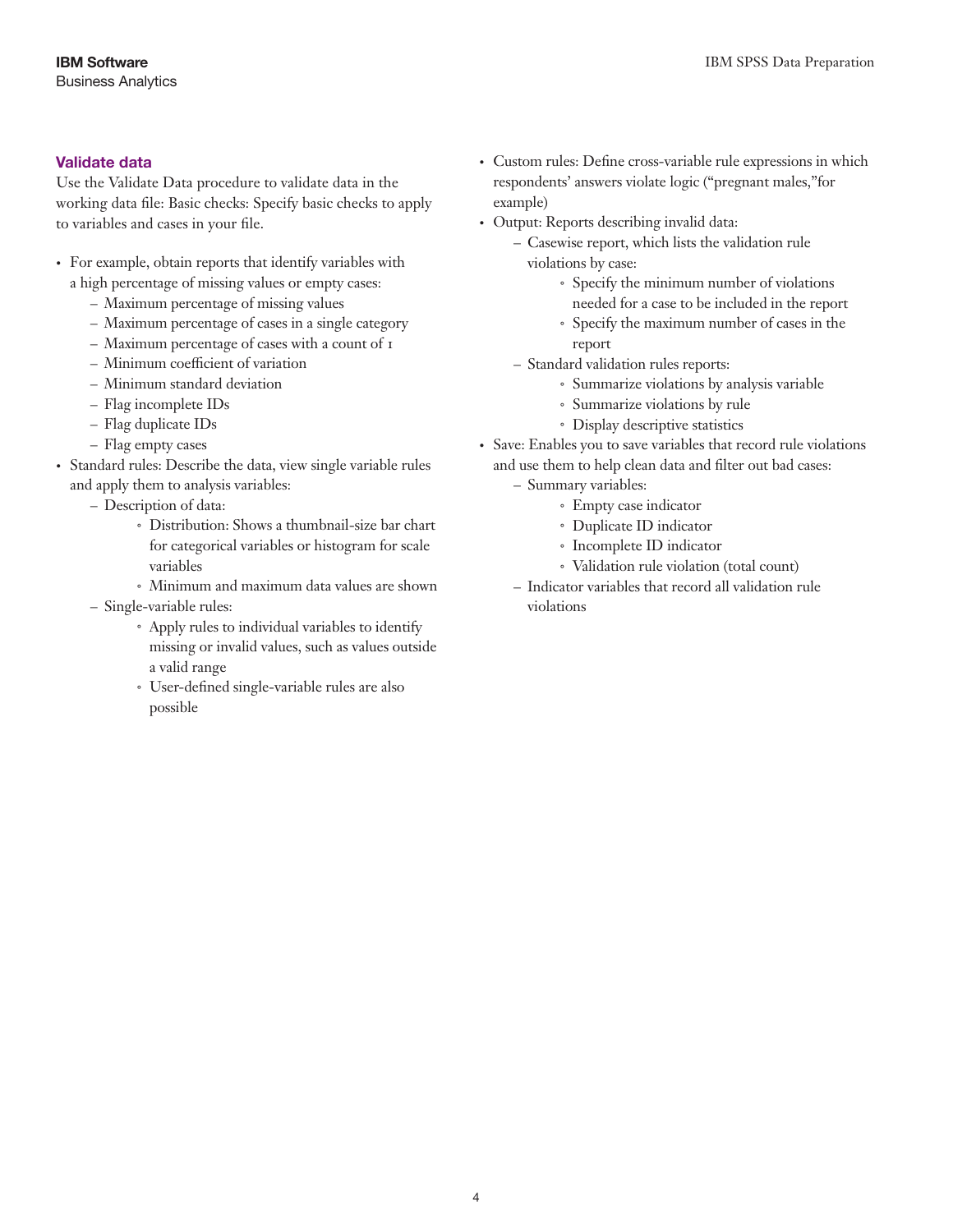#### **Identify unusual cases**

The Anomaly Detection procedure searches for unusual cases, based upon deviations from their peer group, and gives reasons for such deviations:

- • Specify variables to be used by the procedure with the VARIABLES subcommand. Specify categorical, continuous, and ID variables (to identify cases), and list variables that are excluded from the analysis.
- The HANDLEMISSING subcommand specifies the methods of handling missing values in this procedure:
	- Apply missing value handling. If this option is selected, grand means are substituted for missing values of continuous variables, and missing categories of categorical variables are combined and treated as a valid category. The processed variables are then used in the analysis. If this option is not selected, cases with missing values are excluded from the analysis.
	- Create an additional Missing Proportion Variable and use it in the analysis. If chosen, an additional variable called the Missing Proportion Variable that represents the proportion of missing variables in each record is created, and this variable is used in the analysis. If it is not chosen, the Missing Proportion Variable is not created.
- The CRITERIA subcommand specifies the following settings:
	- Minimum and maximum number of peer groups
	- Adjustment weight on the measurement level
	- Number of reasons in the anomaly list
	- Percentage of cases considered as anomalies and included in the anomaly list
	- Number of cases considered as anomalies and included in the anomaly list
	- Cutpoint of the anomaly index to determine whether a case is considered as an anomaly
- • Save additional variables to the working data file with the SAVE subcommand:
	- Anomaly index
	- Peer group ID
	- Peer group size
	- Peer group size in percentage
	- The variable, associated with a reason
	- The variable impact measure, associated with a reason
	- The variable value, associated with a reason
	- The norm value, associated with a reason
- • Write the model to a specified filename as XML with the OUTFILE subcommand
- • Control the display of the output results with the PRINT subcommand
- You can print:
	- Case-processing summary
	- The anomaly index list, the anomaly peer ID list and the anomaly reason list
	- The Continuous Variable Norms table, if any continuous variable is used in the analysis, and the Categorical
	- Variable Norms, if any categorical vari able is used in the analysis
	- Anomaly Index Summary
	- Reason Summary Table for each reason:
		- *˚* Suppress all displayed output except the notes table and any warnings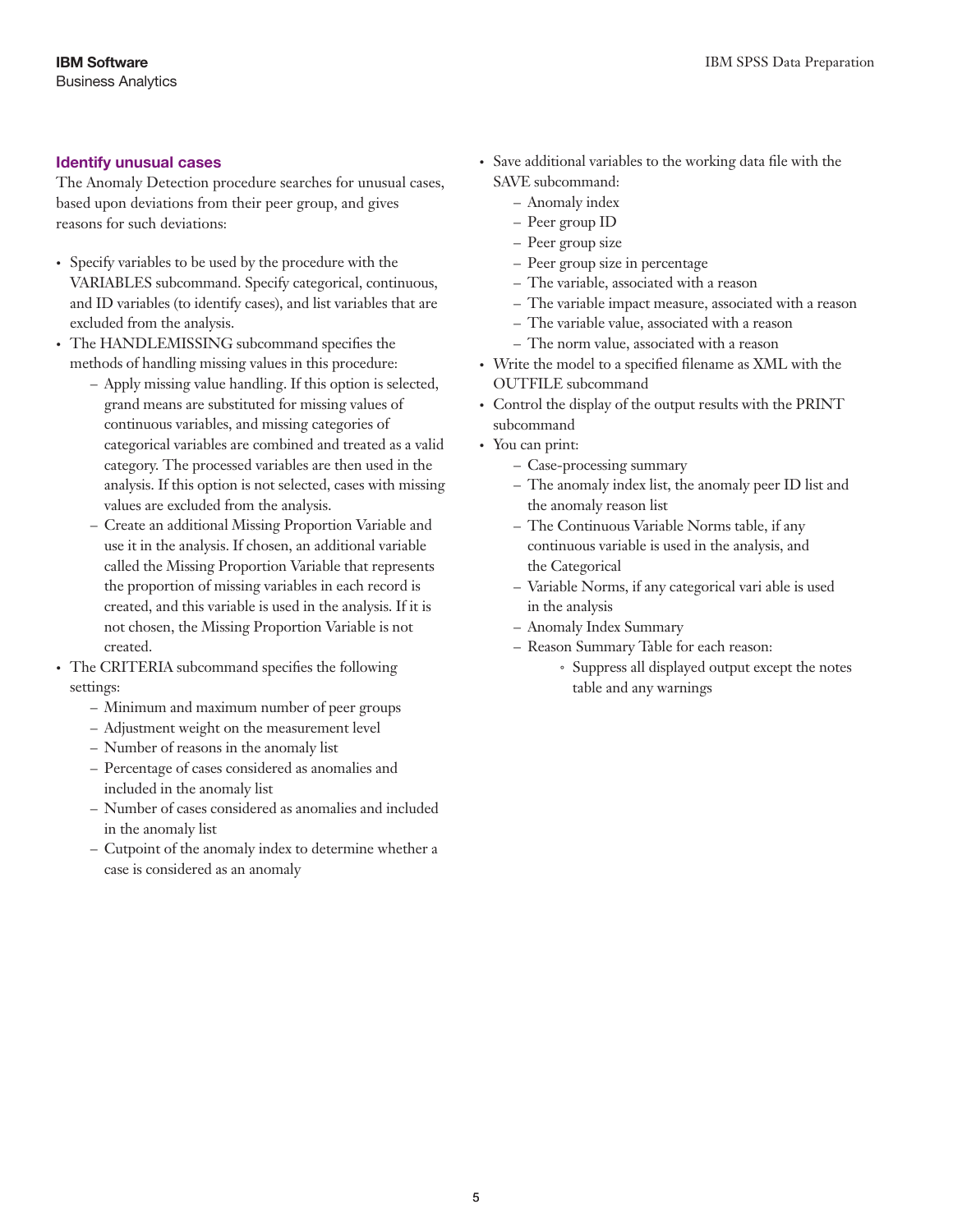### **Optimal Binning**

Preprocess data using Optimal Binning, which categorizes one or more continuous variables by distributing the values of each variable into bins. This procedure is useful for reducing the number of values in the given binning input variables, which can greatly improve the performance of algorithms. When using certain Optimal Binning methods, a guide variable helps you determine the cutpoints, thereby maximizing the relationship between the guide variable and the binned variable.

- Select from the following methods:
	- Unsupervised binning via the equal frequency algorithm. This method uses the equal frequency algorithm to discretize the binning input variables. A guide variable is not required.
	- Supervised binning via the MDLP (Minimal Description Length Principle) algorithm. This method discretizes the binning input variables using the MDLP algorithm without any preprocessing. It is suitable for datasets with a small number of cases. A guide variable is required.
	- Hybrid MDLP binning. This involves preprocessing via the equal frequency algorithm, followed by the MDLP algorithm. This method is suitable for datasets with a large number of cases. A guide variable is required.
- Specify the following criteria:
	- How to define the minimum cutpoint for each binning input variable
	- How to define the maximum cutpoint for each binning input variable
	- How to define the lower limit of an interval
	- Whether to force merging of sparsely populated bins
	- Whether missing values are handled using listwise or pairwise deletion
- Save the following:
	- New variables containing binned values
	- Syntax to an SPSS Statistics Base syntax file
- • Control output results display with the PRINT subcommand. You can print:
	- The binning input variables' cutpoint sets
	- Descriptive information for all binning input variables
	- Model entropy for binned variables

#### **System requirements**

Requirements vary according to platform. For details, see ibm.com[/spss/requirements](http://www.ibm.com/software/analytics/spss/products/statistics/requirements.html).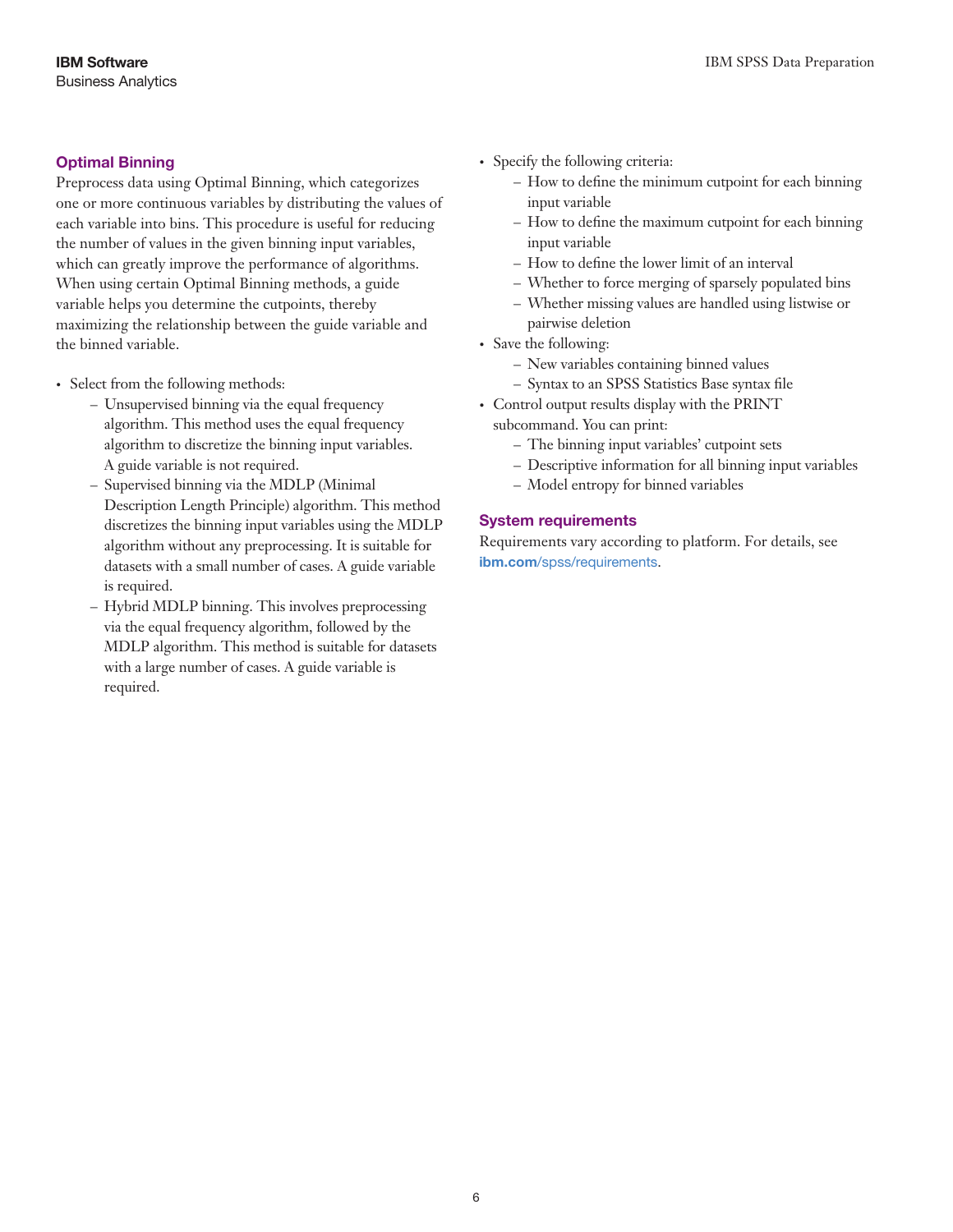## About IBM Business Analytics

IBM Business Analytics software delivers actionable insights decision-makers need to achieve better business performance. IBM offers a comprehensive, unified portfolio of business intelligence, predictive and advanced analytics, financial performance and strategy management, governance, risk and compliance and analytic applications.

With IBM software, companies can spot trends, patterns and anomalies, compare "what if" scenarios, predict potential threats and opportunities, identify and manage key business risks and plan, budget and forecast resources. With these deep analytic capabilities our customers around the world can better understand, anticipate and shape business outcomes.

#### **For more information**

For further information, please visit ibm.com[/business-analytics](http://www.ibm.com/business-analytics).

#### **Request a call**

To request a call or to ask a question, go to ibm.com[/business-analytics/contactus](http://forms.cognos.com/?elqPURLPage=2300&offid=contactus_ba_collateral&mc=-web_ibm_ba_contactus). An IBM representative will respond to your inquiry within two business days.